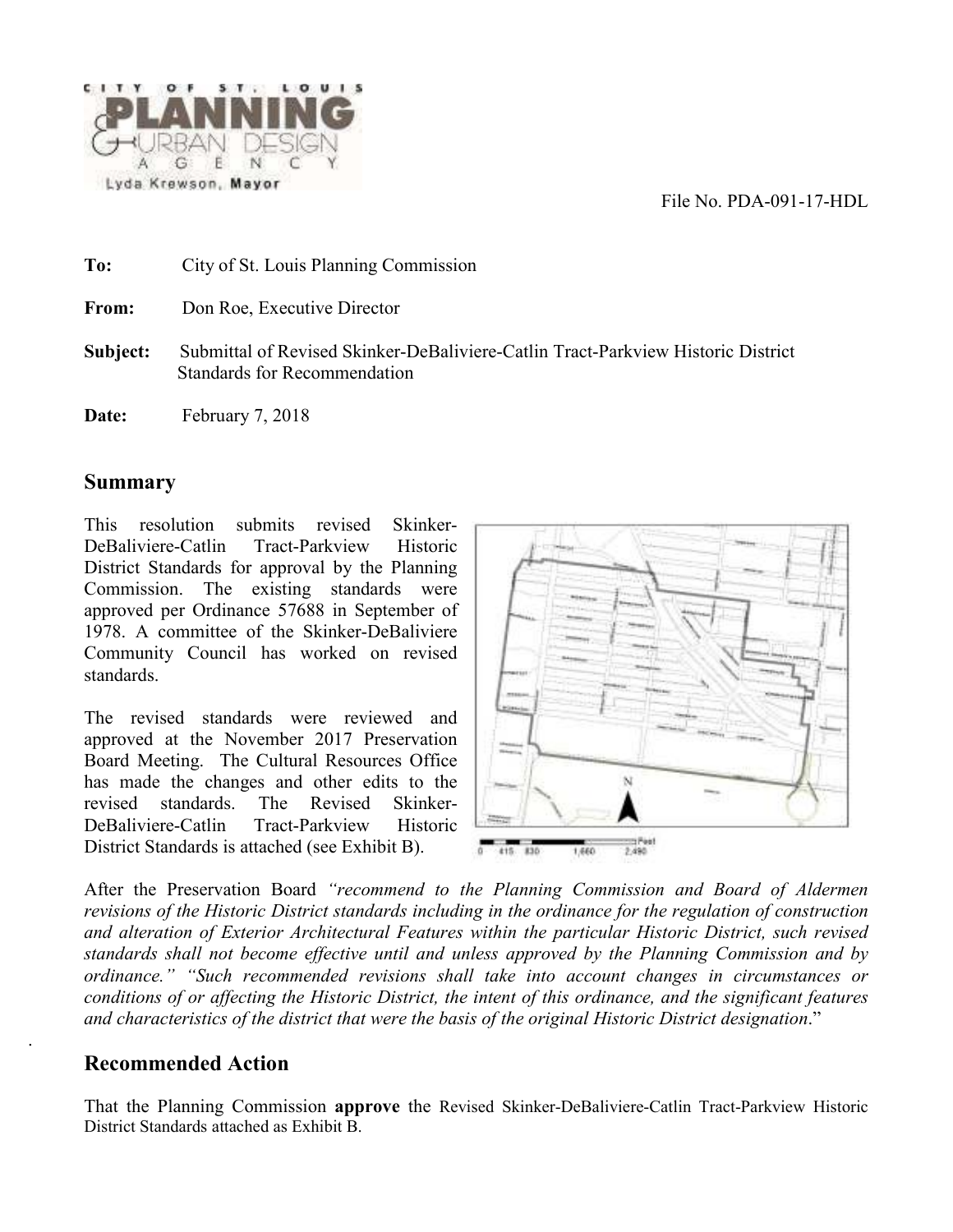# **1.0 Background**

### *Historic Districts:*

The designated historic districts within the City are of two types; 17 Local Historic Districts, and 50+ National Register Historic Districts. Many of the older National Register Districts are relatively small, while more recent National Register Districts are quite large (up to 6,000 properties). The Local Historic Districts are large because they tend to be entire neighborhoods. Regardless of the type of designation these are areas of the City with an individual character, generally a distinct appeal and historic context. The City makes a recommendation concerning whether the area meets the qualifications to be a National Historic District.

Local Historic Districts such as the Skinker-DeBaliviere-Catlin Tract-Parkview Historic District are created by Ordinance at the request of the Alderman and/or property owners in the district. The process for designating local districts requires a petition be filed by the staff of the St. Louis Preservation Board, the Alderman of the ward containing the proposed district, or by property owners of at least 10% of the area in the proposed district. The Skinker-DeBaliviere-Catlin Tract-Parkview District became a Local Historic District in 1978.

In local historic districts, changes to the exterior of a building must be reviewed for compliance with the district's design standards, usually by staff of the Cultural Resources Office (CRO). For some projects, review by the Preservation Board may be required. Each local historic district ordinance has a specific set of rehabilitation and design standards that were developed by neighborhood residents. The existing standards for the Skinker-DeBaliviere-Catlin Tract-Parkview are the original ones approved by Ordinance 57688 in 1978.

### *Revision of Local Historic District Standards:*

The Skinker-DeBaliviere Community Council committee has worked with, Betsy Bradley, former Director of the Cultural Resources Office and Dan Krasnoff, current Director of the Cultural Resources Office to revise and update the Skinker-DeBaliviere-Catlin Tract-Parkview Historic District Standards which have been in place since 1973. The expanded standards are more explanatory and specific than the original set.

The revised standards were reviewed at the November 2018 Preservation Board meeting where the Board directed Cultural Resources Office Director Krasnoff to prepare a report that recommends to the Planning Commission and the Board of Aldermen. By order of the Chairman of the Preservation Board, CRO Director Dan Krasnoff has transmitted the Standards approved by the Preservation Board to the Planning Commission. (see Exhibit B).

The revised standards will govern new construction within the Skinker-DeBaliviere-Catlin Tract-Parkview Historic District while supplementing the Building Code in regulating the construction, maintenance and repair of buildings and their surroundings within the District. The Skinker-DeBaliviere-Catlin Tract-Parkview Historic District has a specific form of historic development due to its character, size and quantity of relatively unaltered historical buildings. Through establishment and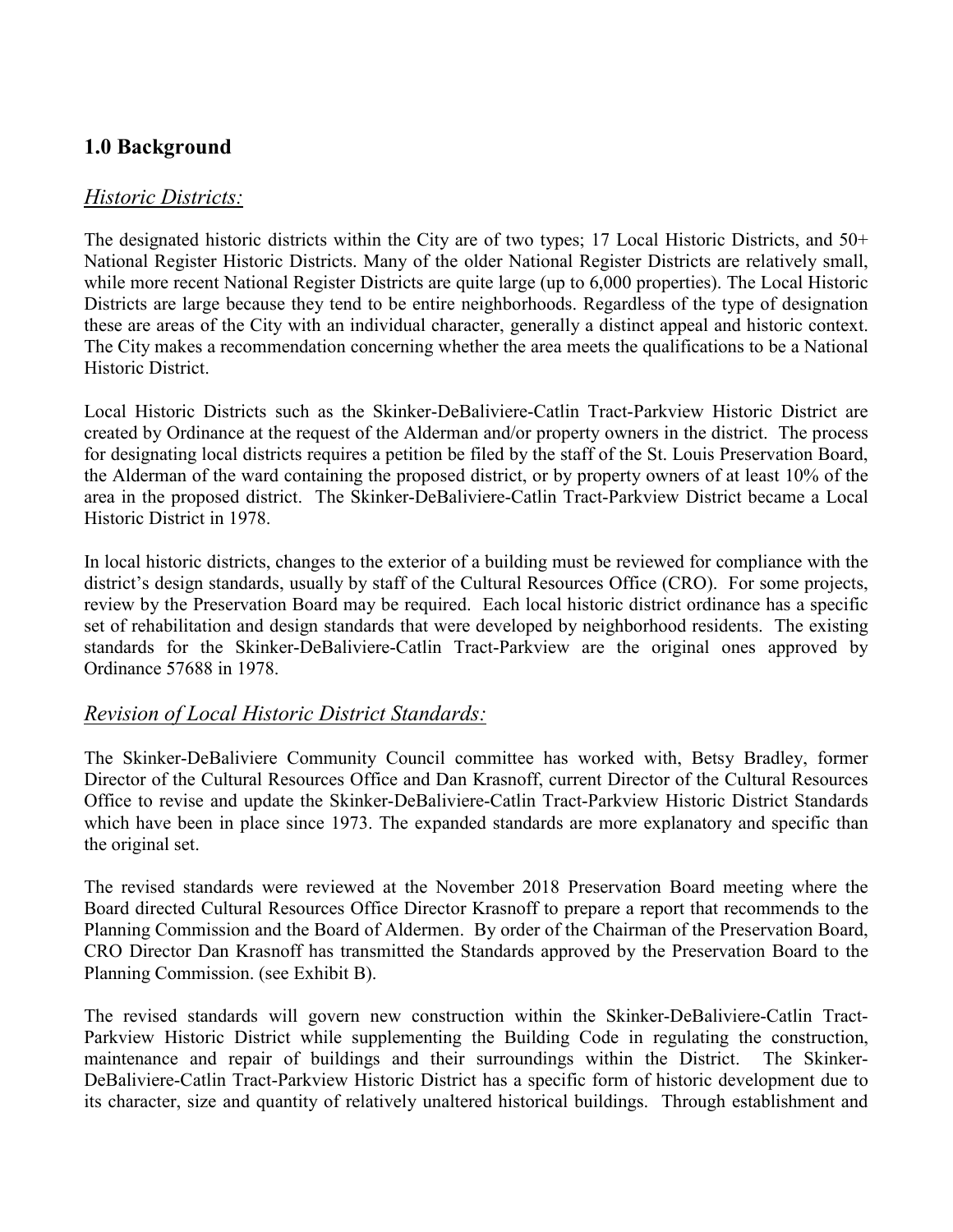enforcement of controls over architectural characteristics of the District, property owners are ensured of the on-going historical value of the neighborhood will be safeguarded.

#### *Understanding Key Changes in the Revised Standards*

CRO Director Dan Krasnoff in the attached "Introduction and Summary, Revised Standards for the Skinker-DeBaliviere-Catlin Tract-Parkview Historic District" provides details on what is changed in the expanded and more detailed standards (see Exhibit A).

Some key changes are:

- Window standards are included;
- There are clear requirements for the maintenance and construction of publically visible porches;
- A Statement of Intent provides a framework for understanding the guiding principles of the Standards;
- Visibility definitions create the opportunity for stricter standards on publically visible facades, as opposed to those not seen from streets;
- Maintenance activity that does not require a permit is clarified;
- New Construction standards provide a balance between building compatibility and contemporary design;
- There are detailed standards for demolition

### **2.0 Comments**

In the Skinker-DeBaliviere-Catlin Tract-Parkview Historic Districts, documents such as the revised Historic District Standards can be reviewed by PDA Planning Staff as changes in standards that reference the Strategic Land Use Plan (SLUP) of the St. Louis Comprehensive Plan.

The Strategic Land Use Plan (SLUP) within the boundaries of the Skinker-DeBaliviere-Catlin Tract-Parkview Historic District is predominately Neighborhood Preservation Area (NPA). The south side of Delmar Boulevard between the City Line and Hamilton is Specialty Mixed Use Area (SMUA), while the south side of Delmar, from Hamilton to DeBaliviere is Neighborhood Commercial Area (NCA) and Institutional Preservation and Development (IPDA). The west side of DeBaliviere Avenue is Neighborhood Commercial Area (NCA), Specialty Mixed Use Area (SMUA) and Recreational/Open Space Preservation and Development Area (ROSPDA). Within the core of the District are a few parcels designated as Institutional Preservation and Development (IPDA) that are either religious institutions or schools.

# **2.1 Public Input**

The Preservation Board received no comments from the public in its review of the Standards at its meeting in November 2017. A committee of the Board of Aldermen will conduct a public hearing as part of the Board of Aldermen legislative process.